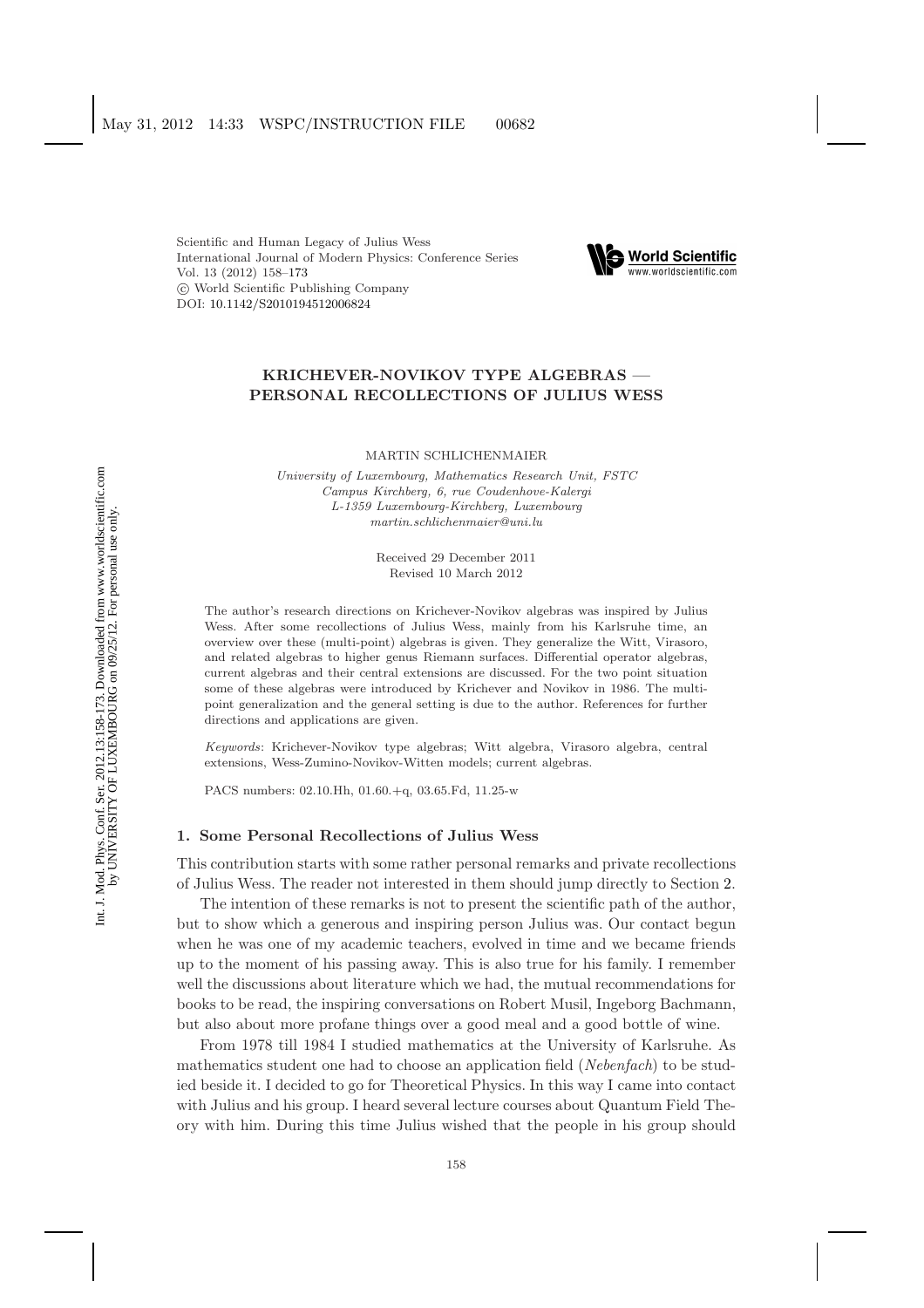learn about the mathematics related to anomalies. More precisely, he intended to start a joint seminar on Atiyah-Singer formula with somebody from the mathematics department. The analysis people in Karlsruhe were not interested in the subject, and the people from the algebra chair, where I had a student job as tutor (*wissenschaftliche Hilfskraft*), were totally overloaded by work. Julius approached me whether I would be willing to organize together with him on equal footing this seminar series. One could image how proud I was by this offer. In addition it fitted perfectly my interest in certain modern developments in mathematics. I developed a program, we discussed it, and got it started. I guess, Julius had underestimated the necessary mathematical background to be covered before we could even reach the point when we could formulate the Atiyah-Singer formula. But he insisted that we should try to head for a thorough mathematical treatment. It was always his goal that his students should have an excellent mathematical background. They should not just use it as a black box, but understand the mathematics they were using. In this way I was accepted at the famous 12th floor of the *Physik-Hochhaus* in Karlsruhe.

In 1984, roughly one year later, after finishing my diploma thesis and all the exams I went with a fellowship of the DAAD to the Brandeis University, Massachusetts, USA. In the seminar, we had not yet reached the final stage. But we got to the Sobolev theory part, and Dan Socolescu, a mathematician working in analysis in Karlsruhe, took care of it at the seminar.

In fall 1985, I returned back to Germany and found a position as *wissenschaftlicher Mitarbeiter* (assistant) at the Mathematics Department of the University of Mannheim. Immediately, Julius reestablished the contact. He had received the Leibniz-Prize in 1986. It was well-endowed with money, which he could spent in the coming years. He offered me that I should come every Friday to Karlsruhe (Mannheim is only 60 km away) to bring the seminar to an end and to participate as a mathematician in the scientific life of the Institute of Theoretical Physics. With pleasure I agreed as for my scientific work the atmosphere there was very inspiring. We could finish within one year the Atiyah-Singer theorem, including a number of important applications.

This was the time when string theory had his revival. Julius asked me to give a lecture course about Riemann surfaces (they appeared as world sheets in this version of the theory). I gave the course and then he convinced me that a write-up of them, published in the Springer Lecture Notes Series, would be highly welcome. It appeared in 1989, see Ref. [1.](#page-14-1) Would I have known how much work it was to polish everything to be suitable for a publications, I guess I would have refused it. But now it was done, and I have to say, that it was quite much in demand. It was reprinted several times unchanged. In 2007, Springer approached me and a second quite enlarged edition appeared again with Springer, now in the Theoretical and Mathematical Physics series, see Ref. [2.](#page-14-2)

During my stay at Brandeis, I started to think about a possible topic for my PhD thesis. I got interested in the explicit construction of the moduli space of stable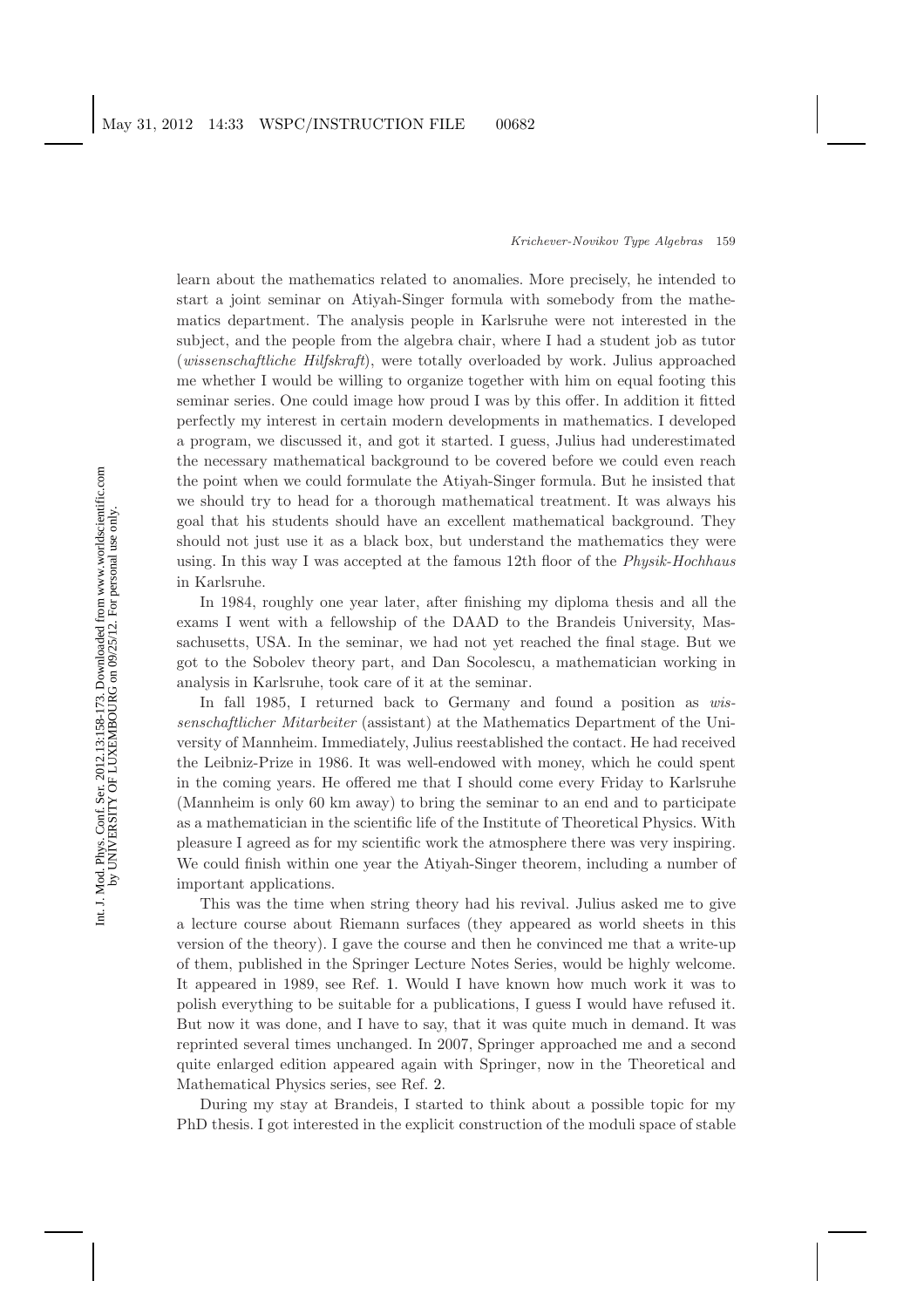rank two vector bundles over elliptic surfaces, i.e. over complex two-dimensional manifolds which admit a fibering by elliptic curves, resp. one-dimensional complex tori. After a certain success I got stuck and could not advance anymore in direction of my final goal. Frustration started. In fact, the problem is still not solved today.

But by chance Julius came as rescue. He showed me some articles<sup>[3](#page-14-3)</sup> of Krichever and Novikov which the authors had given to him. There they present some parts of a global operator approach to string theory and conformal field theory on higher genus Riemann surfaces. He asked me whether I could explain him the mathematics behind the articles. I have to admit it was not an easy reading. But I managed to get the main points which I could explain to him. During this undertaking, I realized that for the intended application they had in mind the two point case which they considered w[a](#page-2-0)s not enough.<sup>a</sup> One has to generalize it to more points. This is not at all just a straightforward generalization. But quite fast I managed the problems, introduced the objects, constructed representations, etc. These are now the multipoint Krichever-Novikov type algebras which I present in the other sections of this contribution. Within one year I had prepared a text which I considered to be valid for a PhD thesis (a *Dissertation* in German). I asked Rainer Weissauer (Mannheim) whether he would be willing to accept it and I was happy that he agreed. Finally, in 1990 I got my PhD in mathematics from the University of Mannheim.[4](#page-14-4)

Julius Wess never published something on Krichever-Novikov type algebras himself. But in his group some students and postdocs worked on the subject. To mention some names Thomas Deck,<sup>[5](#page-14-5)</sup> A. Anzaldo-Meneses,<sup>[6](#page-14-6)</sup> and Andreas Ruffing.<sup>[7](#page-14-7)</sup> Diploma thesis were produced, some of them under my guidance. Also on the famous Bayrischzell meetings, which just started, the subject was discussed.

By Julius approaching me about explaining a paper to him, one of my still active research directions in mathematics had started. As a remark aside, in joint collaboration with Oleg Sheinman I applied this techniques in the context of a global operator approach to Wess-Zumino-Novikov-Witten models.[8](#page-14-8)[,9,](#page-14-9)[10](#page-14-10)

As already written above, the scientific atmosphere in the 12th floor was extremely inspiring. Julius invited quite a number of people of very different background and interest. For examples during these days I met Jens Hoppe and Peter Schaller there. They worked in membrane theory and wanted to understand  $SU(N), N \to \infty$  limits. There was quite a lot of misconception in the physics literature. We met Martin Bordemann from Freiburg, he joint us and we wrote a first paper<sup>[11](#page-14-11)</sup> together in 1990. We formulated the conjecture that by geometric quantization for Kähler manifolds the Poisson algebra is in a certain sense always such a (weak) limit. Later in 1993 together with Martin Bordemann and Eckhard Mein-renken we could indeed show this.<sup>[12](#page-14-12)</sup> We showed the even more important statement, that the Berezin-Toeplitz quantization scheme has the correct semi-classical limit,

<span id="page-2-0"></span><sup>&</sup>lt;sup>a</sup>This is again an example that it is always helpful to explain a complicated subject to somebody else. One always will get some new insight and ideas.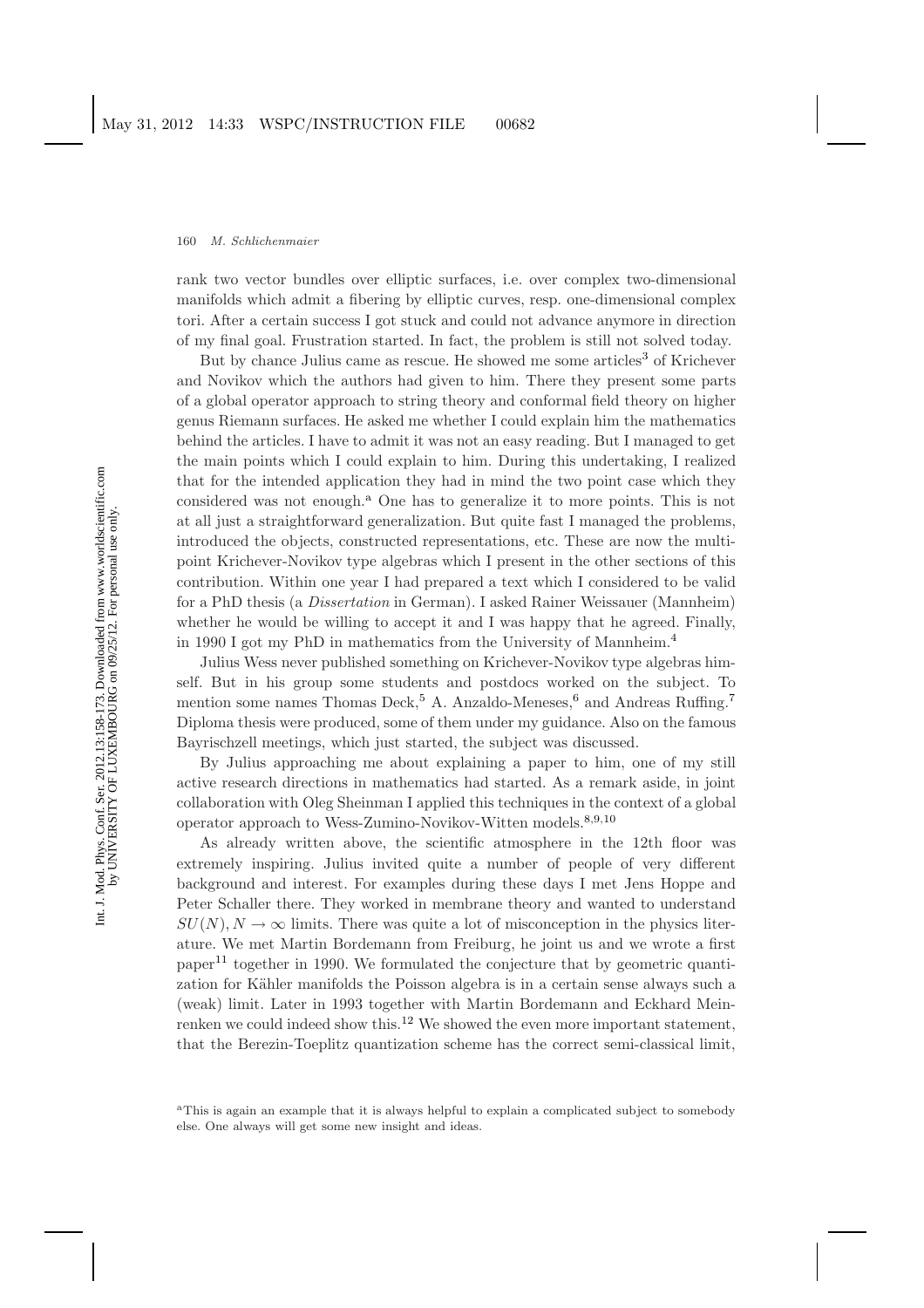from which our conjecture follows. Different aspects of Berezin-Toeplitz quantiza-tion<sup>[13](#page-14-13)</sup> is my second research direction; again inspired by the working group of Julius Wess in Karlsruhe.

Later Julius moved to Munich to the LMU and the MPI (Heisenberg Institute). Hence, weekly contact was not possible anymore. But as he said, I always had an invitation for one month per year to come to Munich. Unfortunately, I could not always profit from this, as I had also my usual duties at the University of Mannheim. But when I was there we discussed about algebraic geometry, quantum groups, Hopf algebras, noncommutative geometry, star products and many more things. Let me point out that star products also appear in my work on Berezin Toeplitz quantization.

Even if we never wrote a joint paper (I guess my style as mathematician and his as a physicist were too different), our discussions were fruitful in both directions.

Together with Alice Fialowski, Marc de Montigny, and Sergey Novikov I organized at the Mathematisches Forschungsinstitut Oberwolfach (MFO) in 2006 a workshop on *Deformations and Contractions in Mathematics and Physics*. [14](#page-14-14) Of course, Julius was invited and he enjoyed his participation. Alice and I decided to apply for some kind of follow-up workshop again in Oberwolfach and asked Jürg Fröhlich and Julius Wess to join the organization team. Also Julius immediately said yes and contributed with a number of helpful suggestions. On July 27, 2007, I finalized the application, submitted it and send him an email informing him about the submission. Then for three weeks I left for summer vacation. When I returned I found several messages of Paolo Aschieri on my answering machine. He tried to contact me several times, first telling me that Julius had a stroke and that was in hospital under very critical conditions, then that he died on August 8, 2007, and finally when the funeral was. But I was too late.

I have to mourn a friend and an academic teacher. Let me add that the proposal for the workshop was approved and took place in  $2010<sup>15</sup>$  $2010<sup>15</sup>$  $2010<sup>15</sup>$  For sure, every participants missed him there, but in thoughts he was with us.

# <span id="page-3-0"></span>**2. From Virasoro Algebra to Krichever - Novikov Algebras**

Lie groups and Lie algebras are related to symmetries of systems. By the use of the symmetry the system can be better understood, may be it is even possible to solve it in a certain sense. Here we deal with systems which have an infinite number of independent degrees of freedom. They appear for example in Conformal Field Theory (CFT), see Refs. [16,](#page-14-16) [17.](#page-14-17) But also in the theory of partial differential equations and at many other places in- and outside of mathematics they play an important role. The appearing Lie groups and Lie algebras are infinite dimensional. Some of the simplest nontrivial infinite dimensional Lie algebras are the Witt algebra and its central extension the Virasoro algebra. We will recall their definition in the following. In the sense explained below (in particular in CFT) they are related to what is called the genus zero situation. For CFT on higher genus Riemann surfaces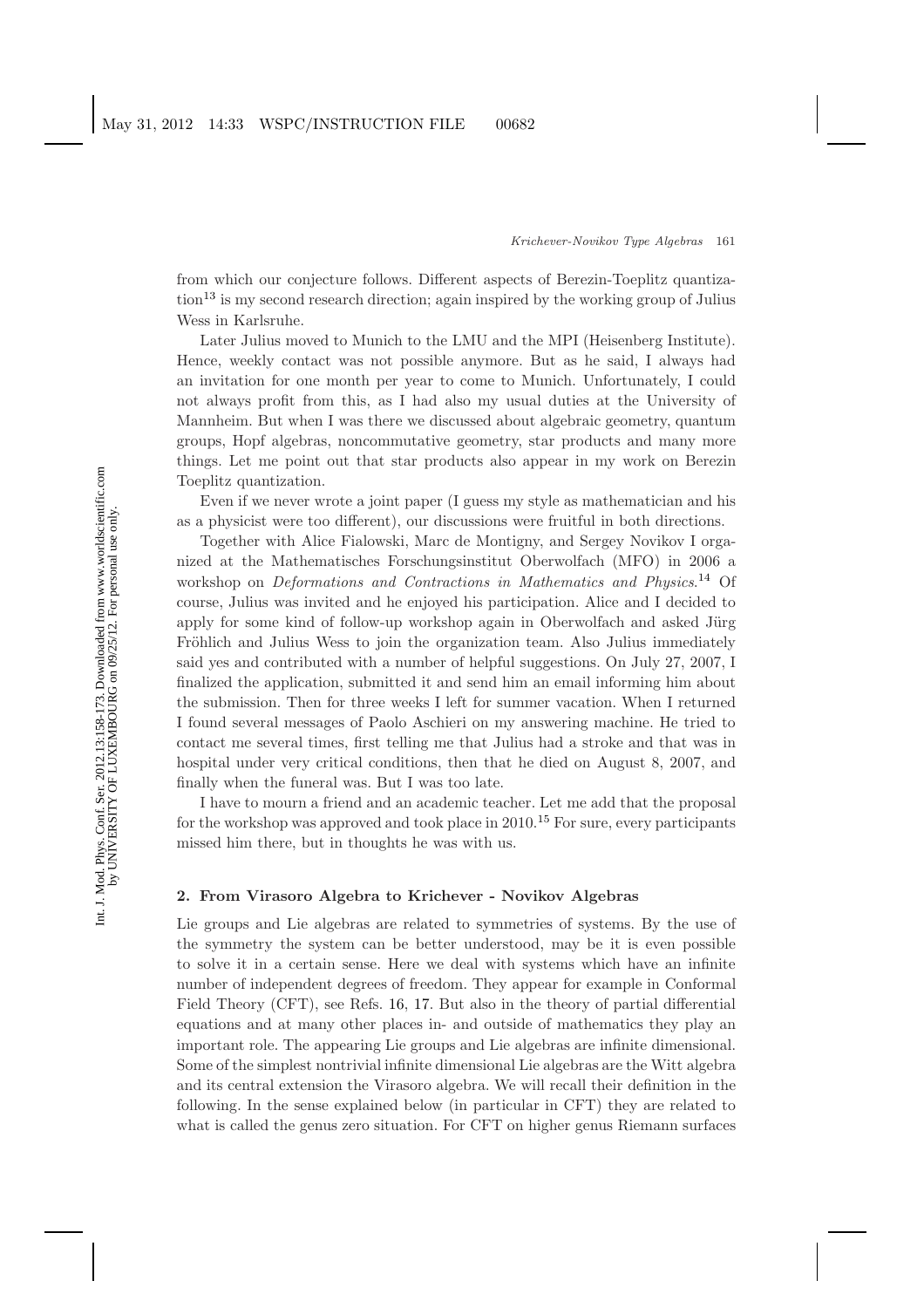the Krichever-Novikov type algebras, to be discussed here, will show up as algebras of global symmetry operators.

The *Witt alge[b](#page-4-0)ra*<sup>b</sup>  $W$  is the Lie algebra generated as vector space by the elements  ${e_n \mid n \in \mathbb{Z}}$  with Lie structure

$$
[e_n, e_m] = (m - n)e_{n+m}, \quad n, m \in \mathbb{Z}.
$$
 (1)

One of its realization is as complexification of the Lie algebra of polynomial vector fields  $Vect_{pol}(S^1)$  on the circle  $S^1$ , which is a subalgebra of  $Vect(S^1)$ , die Lie algebra of all  $C^{\infty}$  vector fields on the circle. In this realization  $e_n = -i \exp(i n \varphi) \frac{d}{d\varphi}$ . The Lie product is the usual Lie bracket of vector fields.

If we extend these generators to the whole punctured complex plane we obtain  $e_n = z^{n+1} \frac{d}{dz}$ . This gives another realization of the Witt algebra as the algebra of meromorphic vector fields on the Riemann sphere  $\mathbb{P}^1(\mathbb{C})$  which are holomorphic outside  $\{0\}$  and  $\{\infty\}$ . This will be our starting point for generalizations.

A very important fact is that the Witt algebra is a Z-graded Lie algebra. We define the degree by setting  $\deg(e_n) := n$ . The Lie product between elements of degree n and of degree m is of degree  $n + m$  (if nonzero). The homogeneous spaces  $W_n$  of degree *n* are one-dimensional with basis  $e_n$ .

In the process of quantizing, or regularization one is often forced to modify an action of a Lie algebra. A typical example is given by the product of infinite sums of operators. Quite often they are only well-defined if a certain "normal ordering" is introduced. In this way the modified action will only be a projective action. This can be made to an honest Lie action by passing to a suitable central extension of the Lie algebra.

For the Witt algebra the universal one-dimensional central extension is the *Virasoro algebra* V. As vector space it is the direct sum  $V = \mathbb{C} \oplus \mathcal{W}$ . If we set for  $x \in \mathcal{W}$ ,  $\hat{x} := (0, x)$ , and  $t := (1, 0)$  then its basis elements are  $\hat{e}_n$ ,  $n \in \mathbb{Z}$  and t with the Lie product

$$
[\hat{e}_n, \hat{e}_m] = (m - n)\hat{e}_{n+m} - \frac{1}{12}(n^3 - n)\delta_n^{-m} t, \qquad [\hat{e}_n, t] = [t, t] = 0,
$$
 (2)

<span id="page-4-2"></span>for all  $n, m \in \mathbb{Z}^c$  $n, m \in \mathbb{Z}^c$ . If we set  $\deg(\hat{e}_n) := \deg(e_n) = n$  and  $\deg(t) := 0$  then V becomes a graded algebra. The algebra  $W$  will only be a subspace, not a subalgebra of  $V$ . But it will be a quotient. In some abuse of notation we identify the element  $\hat{x} \in \mathcal{V}$ with  $x \in \mathcal{W}$ . Up to equivalence and rescaling the central element t, this is beside the trivial (splitting) central extension the only central extension.

The above is the genus zero situation, i.e. where we consider the Riemann sphere, and our objects are allowed to have poles at the two points  $\{0,\infty\}$ . From the application in CFT it is completely natural to look for generalizations to (compact) Riemann surfaces of arbitrary genus. Also we will need to allow poles at a finite, but

<span id="page-4-0"></span><sup>b</sup>Also sometimes called Virasoro algebra without central term.

<span id="page-4-1"></span><sup>&</sup>lt;sup>c</sup> Here  $\delta_k^l$  is the Kronecker delta which is equal to 1 if  $k = l$ , otherwise zero.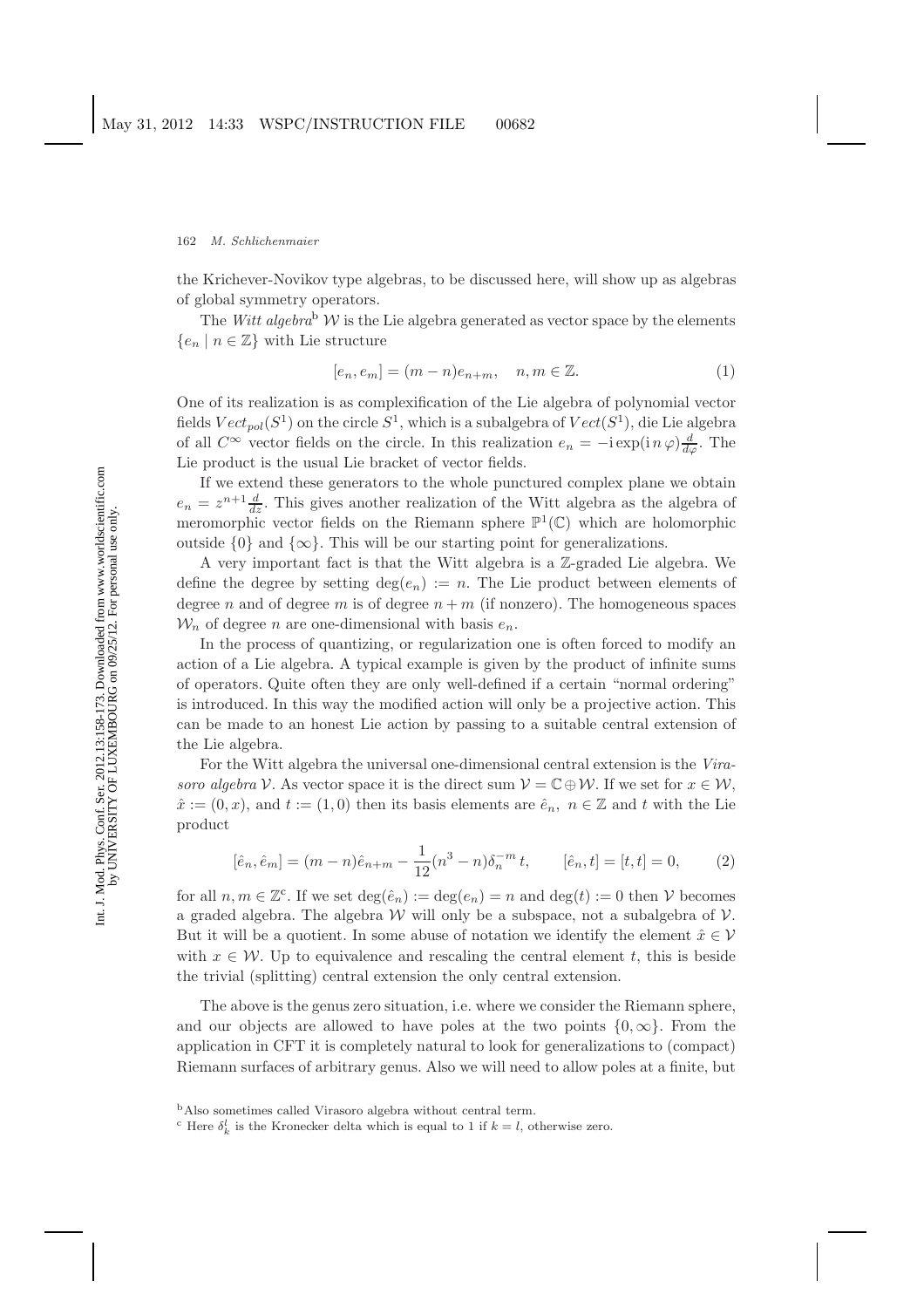

Fig. 1. Riemann surface of genus two with two incoming and one outgoing point.

<span id="page-5-0"></span>arbitrary number of marked points. In the interpretation of CFT they correspond to incoming fields and outgoing fields. Hence, the set of marked points will have a natural decomposition into two disjoint subsets.

More precisely, let M be a compact Riemann surface of genus g, and  $N, K \in \mathbb{N}$ with  $N \geq 2$  and  $1 \leq K < N$ . Fix

$$
I = (P_1, \dots, P_K), \text{ and } O = (Q_1, \dots, Q_{N-K})
$$
 (3)

disjoint ordered tuples of distinct points ("marked points", "punctures") on the Riemann surface. In particular, we assume  $P_i \neq Q_j$  for every pair  $(i, j)$ . The points in I are called the *in-points*, the points in O the *out-points*. Sometimes we consider I and O simply as sets and set  $A = I \cup O$  as a set. In Figure [1](#page-5-0) the case of a Riemann surface of genus 2 with two incoming points and one outgoing point is visualized.

Our global objects, algebras, structures, ... will be meromorphic objects which are holomorphic outside of the points in A.

The grading of the Witt and Virasoro algebra was very important for the construction of highest weight representations. For our generalized situation, we do not have an honest grading, but only an almost-grading (its definition will be given below). It was realized by Krichever and Novikov<sup>[3](#page-14-3)</sup> that this will still suffice for this purpose. The almost-grading will be induced by the splitting of  $A$  into  $I$  and O. They introduced it in the case where A has only two points. In this case the splitting is uniquely given. I gave the generalization to arbitrary (finite) sets  $A$  and splittings in Refs. [18,](#page-14-18) [19,](#page-14-19) [20,](#page-14-20) [4.](#page-14-4) In the case of two points my description gives back the Krichever-Novikov description. If one specializes even more to  $q = 0$  and A consisting of two points, which we might assume to be  $\{0\}$  and  $\{\infty\}$ , i.e.

$$
M = \mathbb{P}^{1}(\mathbb{C}) = S^{2}, \quad I = \{z = 0\}, \quad O = \{z = \infty\}
$$
 (4)

then we obtain back the well-known algebras of Conformal Field Theory (CFT), Witt, Virasoro, affine, etc. Under "classical situation" we will understand in the following always this geometric situation.

### **3. Krichever-Novikov Algebras**

Let M,  $A = I \cup O$  as above. In view of the representations to be discussed later, let us be a little bit more general. Let  $\mathcal{F}^{\lambda} = \mathcal{F}^{\lambda}(A)$  be the infinite dimensional vector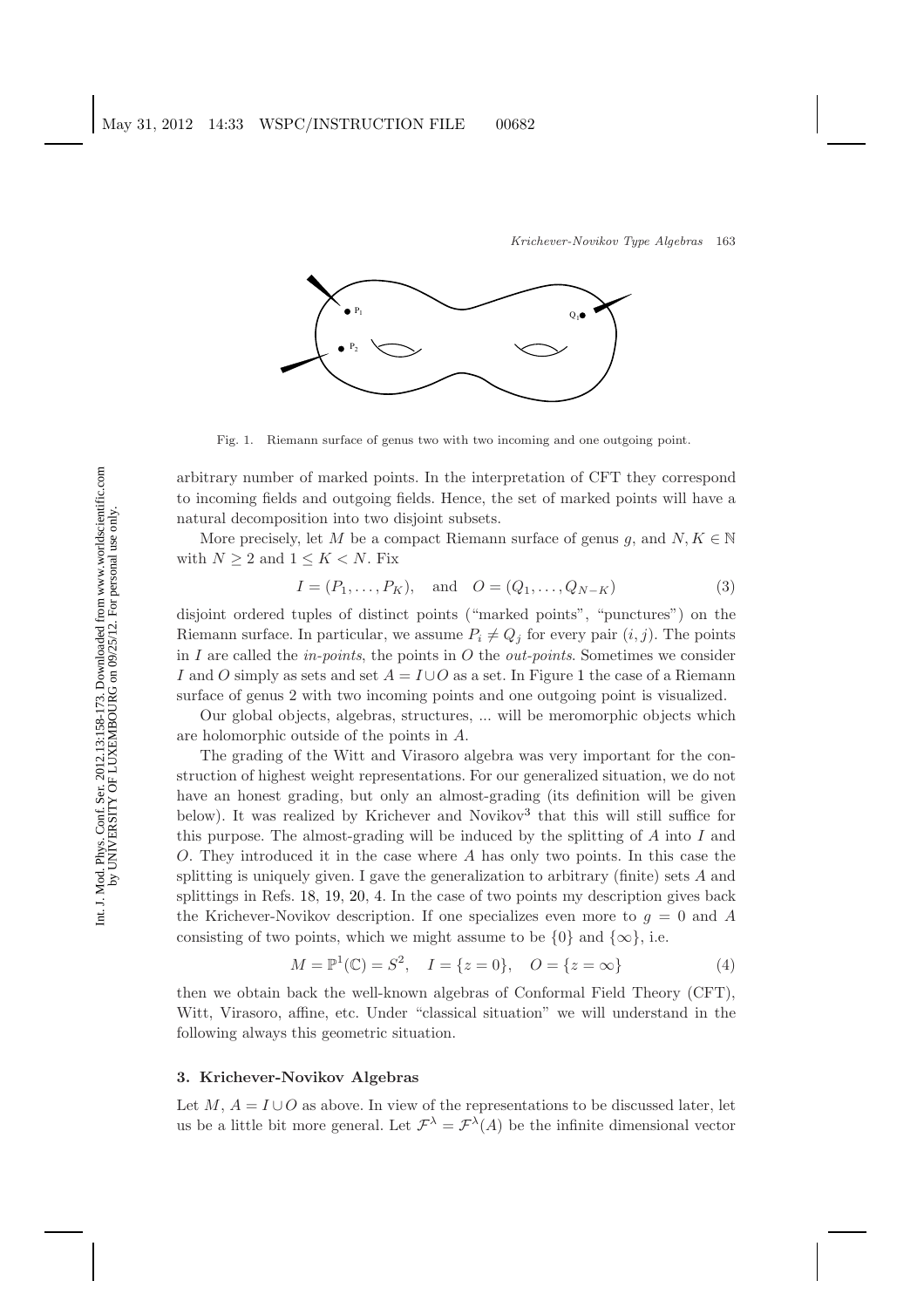space of meromorphic differential forms of weight  $\lambda$  which are holomorphic outside of A. In a local holomorphic coordinate z they look like  $f_1 = \hat{f}(z)(dz)$ <sup> $\lambda$ </sup> with  $\hat{f}(z)$  a local meromorphic function. In this review we will only consider  $\lambda \in \mathbb{Z}$ . But after the choice of a "square root" of the differentials, i.e. a form of weight  $1/2$ , we might allow  $\lambda \in \frac{1}{2}\mathbb{Z}$ . Indeed, with them higher genus generalizations of the Neveu-Schwarz and Ramond supersymmetric algebras can be given. Special cases of the weights are the functions ( $\lambda = 0$ ), the space is also denoted by A, the vector fields ( $\lambda = -1$ ), denoted by  $\mathcal{L}$ , the differentials  $(\lambda = 1)$ , and the quadratic differentials  $(\lambda = 2)$ .

The space  $A$  becomes by pointwise multiplication an associative commutative algebra. In the classical situation it is the algebra  $\mathbb{C}[z,z^{-1}]$  of Laurent polynomials. The spaces  $\mathcal{F}^{\lambda}$  are always modules over A.

The space  $\mathcal L$  as space of vector fields is equipped with the Lie bracket  $[.,.]$  of vector fiel[d](#page-6-0)s. Its local form is<sup>d</sup>

$$
[e, f]_1 = [e(z)\frac{d}{dz}, f(z)\frac{d}{dz}] := \left(e(z)\frac{df}{dz}(z) - f(z)\frac{de}{dz}(z)\right)\frac{d}{dz}.
$$
 (5)

By taking the Lie derivative the vector spaces  $\mathcal{F}^{\lambda}$  become Lie modules over  $\mathcal{L}$ .

As the elements of  $\mathcal L$  are acting as derivations on  $\mathcal A$  we can define the Lie algebra of differential operators of degree  $\leq 1$ , denoted by  $\mathcal{D}^1$ , as the semi-direct sum of the abelian Lie algebra  $\mathcal A$  with  $\mathcal L$ . Its universal enveloping algebra will be the algebra of all differential operators of arbitrary degree. For more details see Refs. [4,](#page-14-4) [21,](#page-14-21) [22.](#page-14-22)

The next object which we have to generalize is the classical current algebra to the *higher-genus, multi-point current algebra of Krichever-Novikov type*. We start with  $\mathfrak g$  a complex finite-dimensional Lie algebra and endow the tensor product  $\overline{\mathfrak g} = \mathfrak g \otimes_{\mathbb C} A$ with the Lie bracket

$$
[x \otimes f, y \otimes g] = [x, y] \otimes f \cdot g, \qquad x, y \in \mathfrak{g}, \quad f, g \in \mathcal{A}.
$$
 (6)

The algebra  $\bar{g}$  is the higher genus current algebra. It is an infinite dimensional Lie algebra and might be considered as the Lie algebra of g-valued meromorphic functions on the Riemann surface with poles only outside of A. Note that we allow also the case of g an abelian Lie algebra. In the classical case the current algebra  $\overline{g}$ is the standard current algebra  $\overline{\mathfrak{g}} = \mathfrak{g} \otimes \mathbb{C}[z^{-1}, z]$  with Lie bracket

$$
[x \otimes z^n, y \otimes z^m] = [x, y] \otimes z^{n+m} \qquad x, y \in \mathfrak{g}, \quad n, m \in \mathbb{Z}.
$$
 (7)

### **4. Almost-Graded Structure**

As already mentioned above for constructions of certain type of representations, like highest weight representations, vacuum type representations, etc. a grading or at least some substitute is needed. In Refs. [4,](#page-14-4) [20](#page-14-20) for all above mentioned algebras and modules an almost-graded structure is introduced like described in the following.

<span id="page-6-0"></span><sup>d</sup>To avoid cumbersome notation we will quite often use the same symbol for the form and its representing function.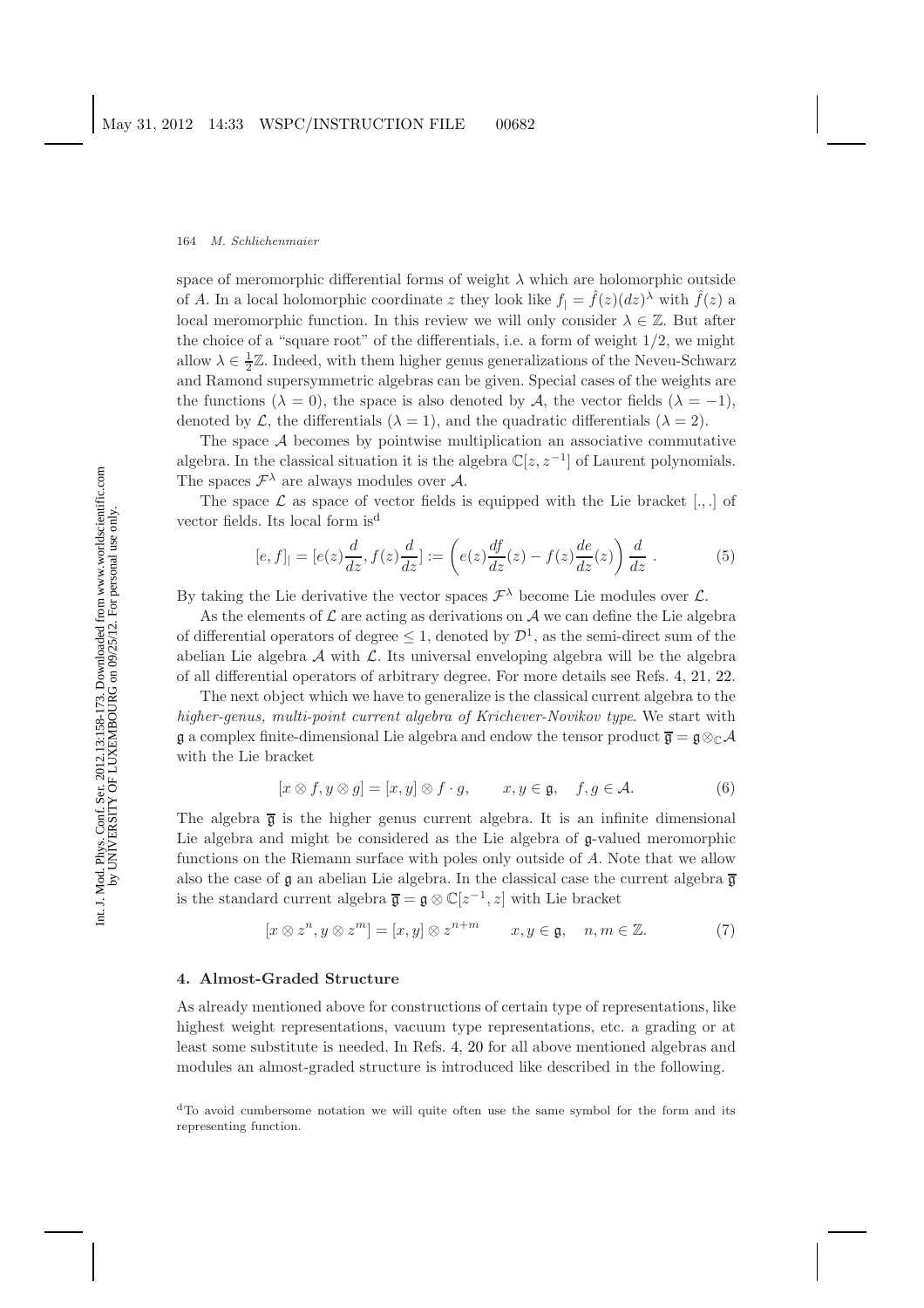For  $\mathcal{F}^{\lambda}$  we introduce subspaces  $\mathcal{F}^{\lambda}_{m}$  of dimension  $K = \#I$  by exhibiting certain elements  $f_{m,n}^{\lambda} \in \mathcal{F}^{\lambda}$ ,  $p = 1, ..., K$  which constitute a basis of  $\mathcal{F}_{m}^{\lambda}$ . These elements are called elements of degree m, the subspace is called homogeneous subspace of degree m. The degree is essentially given by the zero orders of the elements at the points in I. To get an impression of the kind of prescription let me give it for  $I = \{P_1, \ldots, P_K\}$  and  $O = \{Q\}$  which is an important special case anyhow

$$
\begin{aligned}\n\text{ord}_{P_i}(f_{m,p}^{\lambda}) &= (n+1-\lambda) - \delta_i^p, \quad i = 1, \dots, K \\
\text{ord}_Q(f_{m,p}^{\lambda}) &= -K \cdot (n+1-\lambda) + (2\lambda - 1)(g-1).\n\end{aligned} \tag{8}
$$

The description for the points in  $I$  is always valid (even if  $O$  has more than one points). The description at Q is valid for  $q = 0$  and for  $q \ge 2$ ,  $\lambda \ne 0$ , 1 if the points of A are in generic position. In the other cases the description at Q has to be adapted to make the element  $f_{n,p}^{\lambda}$  unique up to rescaling by a nonvanishing constant. For  $\lambda = 0$  or  $\lambda = 1$ , resp. for  $g = 1$  we have to take into account also duality with respect to Krichever-Novikov pairing introduced in Section [5.1.](#page-8-0) The proof of the existence<sup>[4,](#page-14-4)[18](#page-14-18)</sup> is based on the Theorem of Riemann-Roch.<sup>[2](#page-14-2)</sup>

**Theorem 4.1.** *The algebras*  $A$ ,  $C$ ,  $D<sup>1</sup>$  *are almost-graded associative, resp. Lie* algebras and the modules  $\mathcal{F}^{\lambda}$  are almost-graded modules over them. The almost*grading depends on the splitting of the set* A *into* I *and* 0*.*

This means the following: We have that  $\mathcal{F}^{\lambda}$  is the direct sum of the finitedimensional subspace  $\mathcal{F}_m^{\lambda}$ 

$$
\mathcal{F}^{\lambda} = \bigoplus_{m \in \mathbb{Z}} \mathcal{F}^{\lambda}_{m}, \quad \text{with} \quad \dim \mathcal{F}^{\lambda}_{m} = K. \tag{9}
$$

Furthermore, there exists  $S_1, S_2, S_3, \dots$  (independent of n and m) such that

$$
\mathcal{A}_n \cdot \mathcal{A}_m \subseteq \bigoplus_{h=n+m}^{n+m+S_1} \mathcal{A}_h, \quad [\mathcal{L}_n, \mathcal{L}_m] \subseteq \bigoplus_{h=n+m}^{n+m+S_2} \mathcal{L}_h, \quad [\mathcal{D}_n^1, \mathcal{D}_m^1] \subseteq \bigoplus_{h=n+m}^{n+m+S_3} \mathcal{D}_h^1,
$$

and

$$
\mathcal{A}_n \cdot \mathcal{F}_m^{\lambda} \subseteq \bigoplus_{h=n+m}^{n+m+S_4} \mathcal{F}_h^{\lambda}, \quad \mathcal{L}_n \cdot \mathcal{F}_m^{\lambda} \subseteq \bigoplus_{h=n+m}^{n+m+S_5} \mathcal{F}_h^{\lambda}, \quad \mathcal{D}_n^1 \cdot \mathcal{F}_m^{\lambda} \subseteq \bigoplus_{h=n+m}^{n+m+S_6} \mathcal{F}_h^{\lambda}.
$$

For the proof of this theorem see Refs. [4,](#page-14-4) [20.](#page-14-20)

In contrast to a honest grading we have an uniform finite band-width around the ideal value, which is the sum of the degrees. The constants  $S_i$  depend on the genus of the Riemann surface, the number of points in I and O and the weight  $\lambda$ . In fact they can be explicitly calculated and this is done in Ref. [4.](#page-14-4) In the two-point generic case we obtain for the function algebra A the value  $S_1 = g$ , and for the vector field algebra  $\mathcal L$  the value  $S_2 = 3g$ . Obviously, for the classical situation  $S_1 = S_2 = 0$  (in fact all  $S_i = 0$ ). Hence, we get an honest grading.

As  $\bar{\mathfrak{g}} = \mathfrak{g} \otimes A$  the almost-grading of  $A = \oplus A_m$  induces an almost-grading  $\overline{\mathfrak{g}} = \oplus \overline{\mathfrak{g}}_m$  with  $\overline{\mathfrak{g}}_m = \mathfrak{g} \otimes \mathcal{A}_m$ .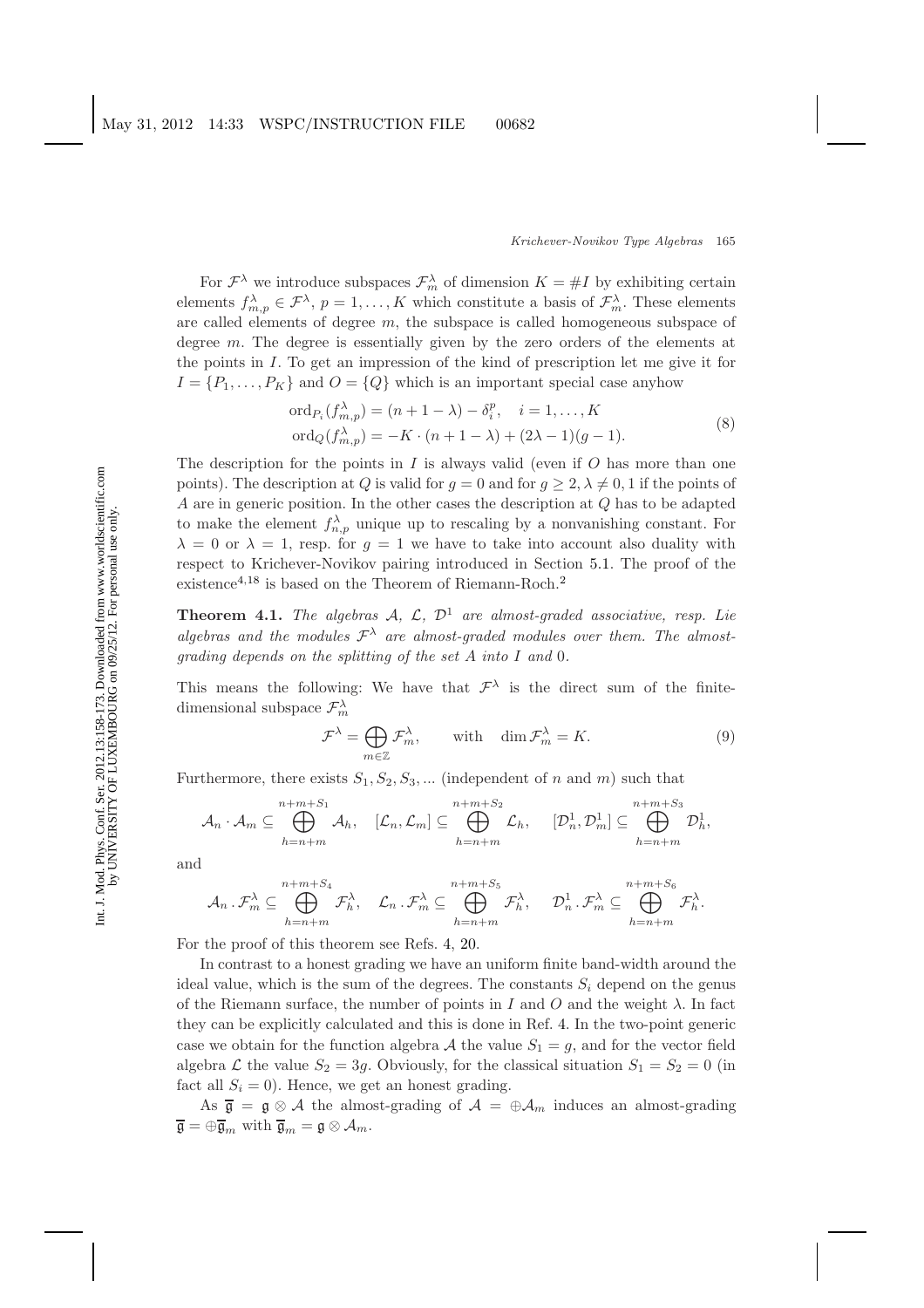On the basis of the almost-grading we can give a triangular decomposition of the algebras. In fact it induces in each case the existence of two infinite dimensional subalgebras and in between a finite-dimensional subspace (we call it the critical strip). For example

$$
\mathcal{L} = \mathcal{L}_{[+]}\oplus \mathcal{L}_{[0]}\oplus \mathcal{L}_{[-]} \quad \mathcal{A} = \mathcal{A}_{[+]} \oplus \mathcal{A}_{[0]}\oplus \mathcal{A}_{[-]} \quad \overline{\mathfrak{g}} = \overline{\mathfrak{g}}_{[+]} \oplus \overline{\mathfrak{g}}_{[0]} \oplus \overline{\mathfrak{g}}_{[-]}.
$$

where

$$
\mathcal{L}_{[+]} := \bigoplus_{m>0} \mathcal{L}_m, \quad \mathcal{L}_{[-]} := \bigoplus_{m<-S_2} \mathcal{L}_m, \quad \mathcal{L}_{[0]} = \bigoplus_{m=-S_2}^{m=0} \mathcal{L}_m. \tag{10}
$$

Similar for A and  $\bar{\mathfrak{g}}$ . By the almost-gradednes the  $[+]$  and  $[-]$  subspaces are indeed subalgebras. The [0] spaces in general not. Only for the classical situation they are one-dimensional and subalgebras too.

### <span id="page-8-0"></span>**5. Central Extensions**

# **5.1.** *Separating cycle and Krichever-Novikov duality*

Let  $C_S$  be a smooth 1-cycle on the Riemann surface  $M$ , i.e. a collection of smooth connected curves. All curves should be positively oriented (with respect to the orientation of  $M$ ) and should be counted with multiplicity one. Furthermore, the curve should separate the points in I from the points in  $O$ . This means if we cut the surface along  $C_S$  it should decompose into two (not-necessarily connected) pieces which by the orientation can be considered as the inside and the outside. All points in I should lie in the inside, all points in  $O$  should lie an the outside. Such a cycle is called separating cycle. Examples are given by a collection of positive oriented circles around each of the points in  $I$ , or by a collection of negative oriented circles around the points in O. In Figure [1](#page-5-0) also the "waist" between the two "holes" is of this type. A non-example is the loop going around one of the branches in the hole. Examples are also given as level lines of a "proper time evolution", for which I refer to Ref. [20.](#page-14-20)

Given such a separating cycle we can define a linear map

$$
\mathcal{F}^1 \to \mathbb{C}, \qquad \omega \mapsto \frac{1}{2\pi i} \int_{C_S} \omega. \tag{11}
$$

This map will not depend on the separating line  $C_S$  chosen, as two of such will be homologous and the poles of  $\omega$  are only located in I and O. This map will play a role for defining cocycles in Section [5.3.](#page-9-0) Note also that the integration of  $\omega$  over  $C_S$ can be described over special cycles which are either circles around the points in  $I$ , or around the points in O. But this corresponds to calculating residues

$$
\omega \quad \mapsto \quad \frac{1}{2\pi i} \int_{C_S} \omega = \sum_{k=i}^K \operatorname{res}_{P_i}(\omega) = -\sum_{l=1}^{N-K} \operatorname{res}_{Q_l}(\omega). \tag{12}
$$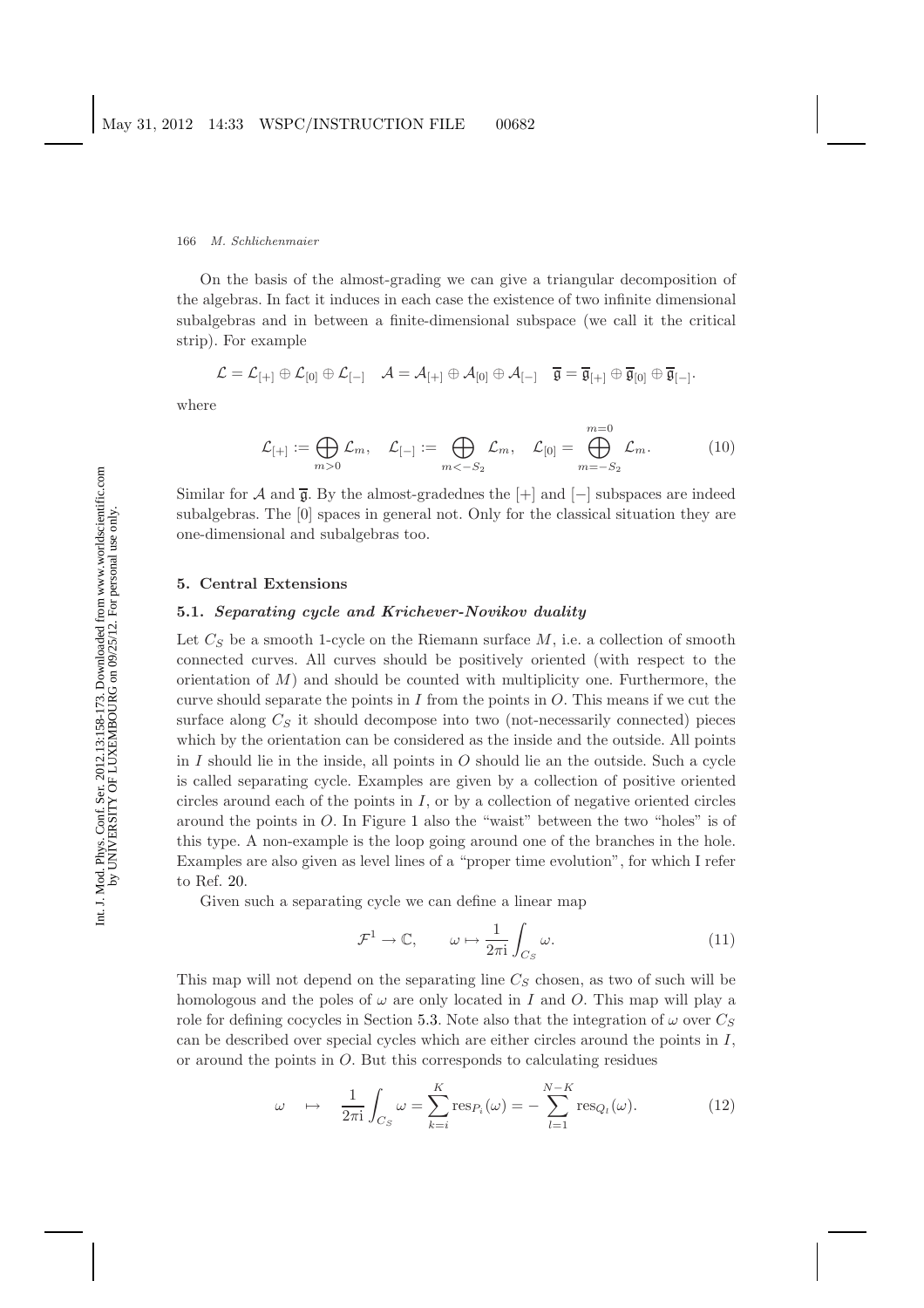<span id="page-9-1"></span>Furthermore,

$$
\mathcal{F}^{\lambda} \times \mathcal{F}^{1-\lambda} \to \mathbb{C}, \quad (f,g) \mapsto \langle f, g \rangle := \frac{1}{2\pi i} \int_{C_S} f \cdot g,\tag{13}
$$

gives a well-defined pairing, called the *Krichever-Novikov (KN) pairing*. The basis  ${f_{n,p}^{\lambda}}$  and  ${g_{-m,p}^{1-\lambda}}$  will be a dual basis with respect to the KN pairing, i.e.

$$
\langle f_{n,p}^{\lambda}, g_{-m,r}^{1-\lambda} \rangle = \delta_p^r \, \delta_n^m. \tag{14}
$$

From this it follows that [\(13\)](#page-9-1) is non-degenerate.

### **5.2.** *Central extensions and cocycles*

A central extension of the Witt algebra is the Virasoro algebra. As it is written in [\(2\)](#page-4-2) there is no natural way to extend it to higher genus. First we have to geometrize it. Let me recall that a central extension of a Lie algebra  $W$  is given as vector space direct sum  $\widehat{W} = \mathbb{C} \oplus W$ . If we denote  $\hat{x} := (0, x)$  and  $t := (1, 0)$  then the Lie structure is given by

$$
[\hat{x}, \hat{y}] = \widehat{[x, y]} + \psi(x, y) \cdot t, \quad [t, \widehat{W}] = 0, \quad x, y \in W.
$$
 (15)

W will be a Lie algebra, e.g. fulfill the Jacobi identity, if and only if  $\psi$  is antisymmetric and fulfills the Lie algebra 2-cocycle condition

$$
0 = d_2\psi(x, y, z) := \psi([x, y], z) + \psi([y, z], x) + \psi([z, x], y).
$$
 (16)

There is the notion of equivalence of central extensions. It turns out that two central extensions are equivalent if and only if the difference of their defining 2-cocycles  $\psi$ and  $\psi'$  is a coboundary, i.e. there exists a  $\phi: W \to \mathbb{C}$  such that

$$
\psi(x, y) - \psi'(x, y) = \phi([x, y]).
$$
\n(17)

In this way the second Lie algebra cohomology  $H^2(W, \mathbb{C})$  of W with values in the trivial module  $\mathbb C$  classifies equivalence classes of central extensions. The class  $[0]$  corresponds to the trivial (i.e. splitting) central extension. Hence, to construct central extensions of our algebras we have to find such Lie algebra 2-cocycles.

### <span id="page-9-0"></span>**5.3.** *Geometric Cocycles*

In the following we will give geometrically defined 2-cocycles for our algebras.

### 5.3.1. *The function algebra* A

<span id="page-9-2"></span>We consider it as abelian Lie algebra. Let  $C$  be an arbitrary smooth but not necessarily connected curve. We set

$$
\psi_C^1(g, h) := \frac{1}{2\pi i} \int_C g dh, \quad g, h \in \mathcal{A}.
$$
\n(18)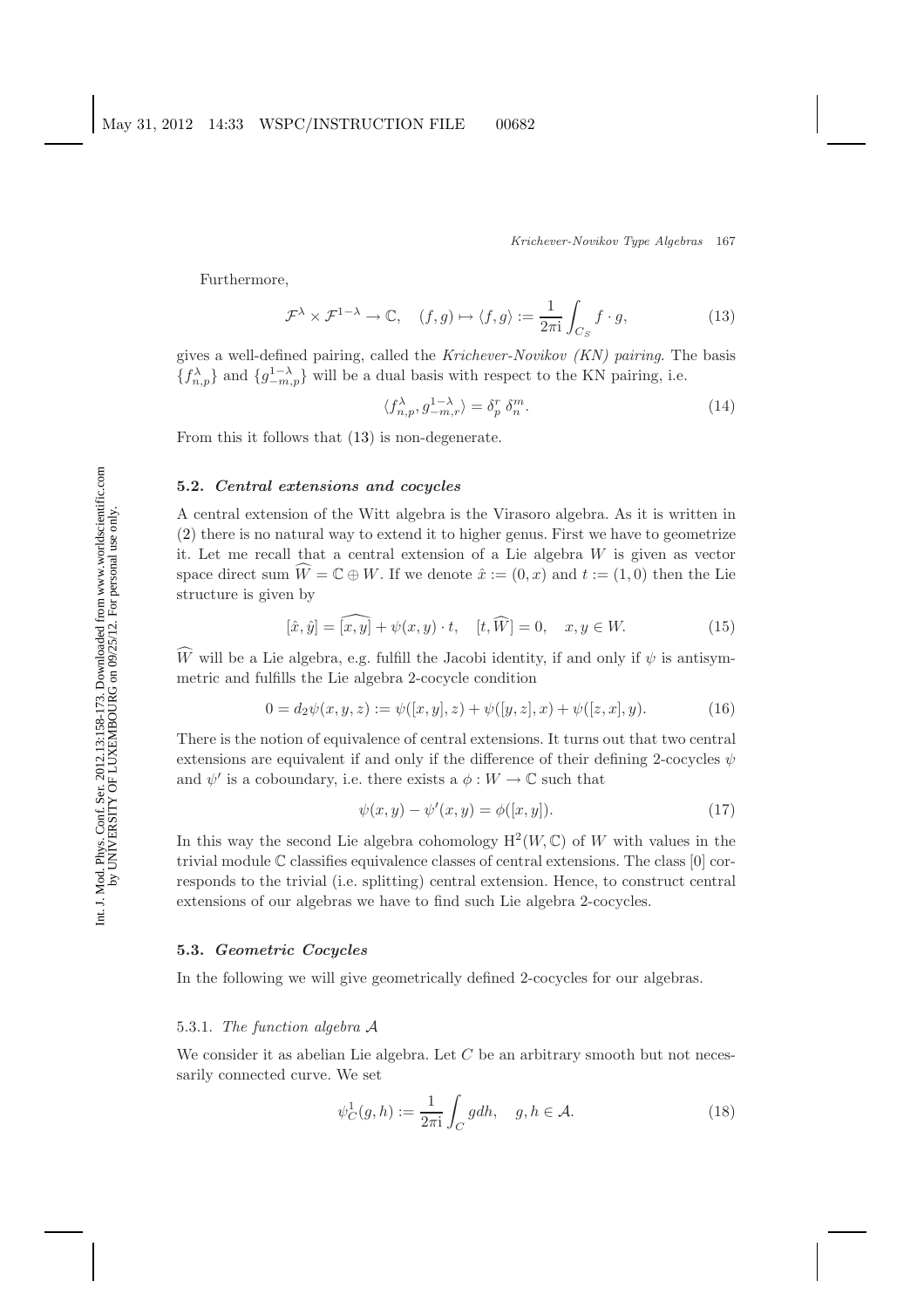#### 5.3.2. *The current algebra* g

For  $\overline{\mathfrak{g}} = \mathfrak{g} \otimes A$  we first have to fix  $\beta$  a symmetric, invariant, bilinear form on  $\mathfrak{g}$  (not necessarily non-degenerate). Invariance means that we have  $\beta([x, y], z) = \beta(x, [y, z])$ for all  $x, y, z \in \mathfrak{g}$ . The cocycle is now given as

$$
\psi_{\beta,C}^2(x \otimes g, y \otimes h) := \beta(x, y) \cdot \frac{1}{2\pi i} \int_C g dh, \quad x, y \in \mathfrak{g}, \ g, h \in \mathcal{A}.
$$
 (19)

### 5.3.3. *The vector field algebra* L

Here it is a little bit more delicate. First we have to choose a (holomorphic) projective connection  $R$ , see the appendix for its definition. We define

$$
\psi_{C,R}^3(e,f) := \frac{1}{24\pi i} \int_C \left( \frac{1}{2} (e'''f - ef''') - R \cdot (e'f - ef') \right) dz . \tag{20}
$$

<span id="page-10-0"></span>Only by the term related with the projective connection it will be a well-defined differential, i.e. independent of the coordinate chosen. It is shown in Ref. [4](#page-14-4) that it is a cocycle. Another choice of a projective connection will result in a cohomologous one.

# 5.3.4. *The differential operator algebra* D<sup>1</sup>

For the differential operator algebra the cocycle for  $A$  can be extended by zero on the subspace  $\mathcal L$  and the cocycles for  $\mathcal L$  can be pulled back. In addition there is a third type of cocycles mixing  $A$  and  $\mathcal{L}$ :

$$
\psi_{C,T}^4(e,g) := \frac{1}{24\pi i} \int_C (eg'' + Teg')dz, \qquad e \in \mathcal{L}, g \in \mathcal{A}, \tag{21}
$$

<span id="page-10-1"></span>with an affine connection  $T$  (see the appendix for its definition). For more details on the cocycles, see Ref. [22.](#page-14-22)

#### <span id="page-10-2"></span>**5.4.** *Uniqueness and classification of central extensions*

In contrast to the classical situation there are many essentially different closed curves and also many non-equivalent central extensions defined by the integration.

But we should take into account that we want to extend the almost-grading from our algebras to the centrally extended ones. This means we take deg  $\hat{x} := \deg x$  and assign a degree  $deg(t)$  to the central element t, and still have the almost-gradedness.

This is possible if and only if our defining cocycle  $\psi$  is "local" in the following sense (the name was introduced in the two point case by Krichever and Novikov in Ref. [3\)](#page-14-3). There exists an  $M_1, M_2 \in \mathbb{Z}$  such that

$$
\forall n, m: \psi(W_n, W_m) \neq 0 \implies M_1 \le n + m \le M_2. \tag{22}
$$

Here  $W$  stands for any of our algebras. Very important, "local" is defined in terms of the grading, and the grading itself depends on the splitting  $A = I \cup O$ , hence what is "local" depends on the splitting too.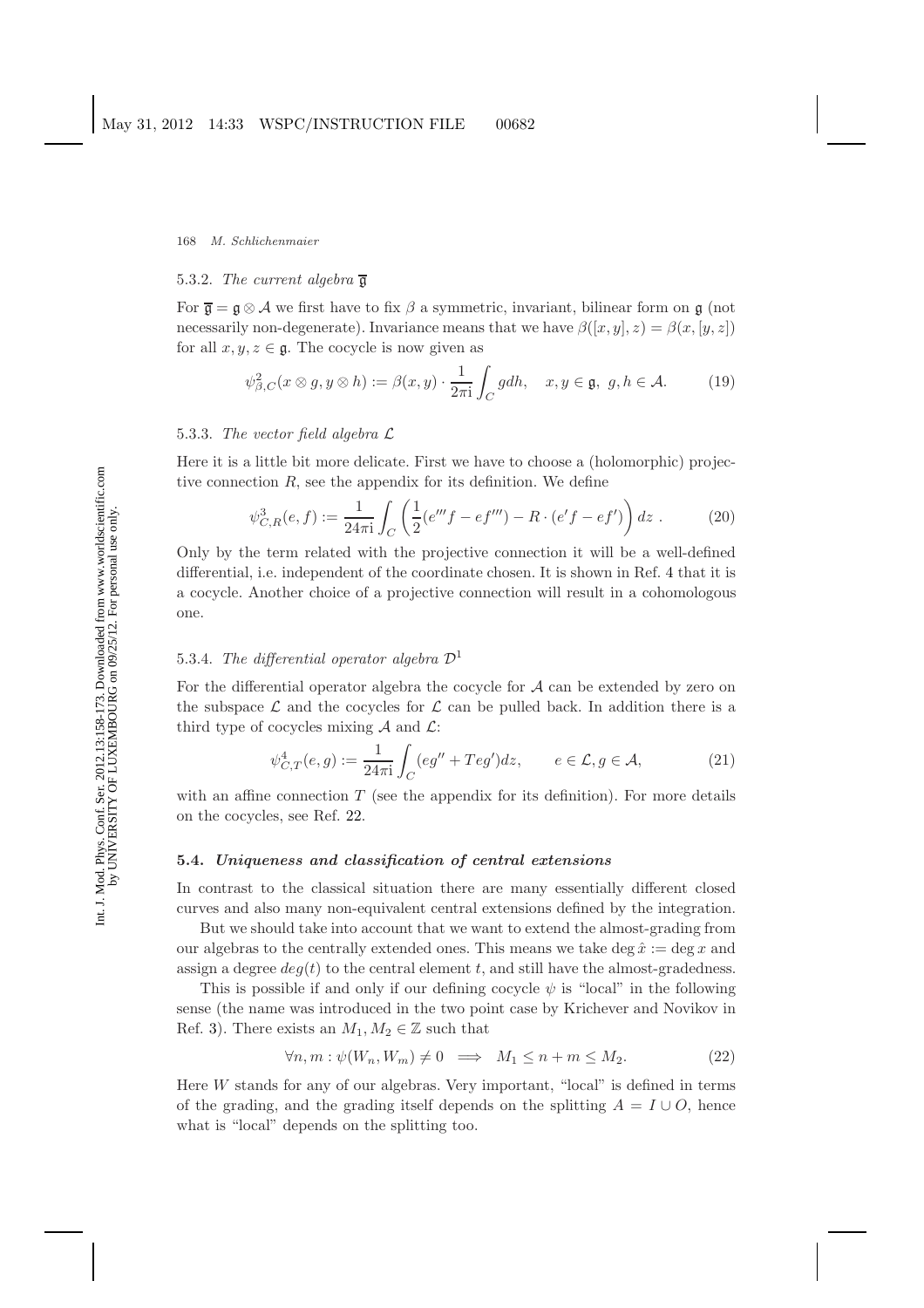If we choose as integration path a separating cocycle  $C_S$  then the above introduced geometric cocycles are local. Recall that in this case integration can be done by calculating residues at the in-points or at the out-points. All these cocycles are cohomologically nontrivial.

The question is: Is the opposite also true? This means is an arbitrary local cocycle cohomologous to the geometric cocycles with integration over  $C_S$  introduced above. The answer is essentially yes. This means it is true how far it can be expected. The precise results and proofs are done in Ref. [22](#page-14-22) for the vector field, function and differential operator algebras and in Ref. [23](#page-14-23) for the current algebras.

In particular, for the vector field algebra there is a unique cocycle class which contains all local cocycles. A representing one can be given by [\(20\)](#page-10-0) integrated over a  $C_S$ . For the function algebra one has to add the condition of  $\mathcal{L}$ -invariance, i.e.

$$
\psi(e.g, h) + \psi(g, e.h) = 0, \quad \forall e \in \mathcal{L}, g, h \in \mathcal{A}
$$
\n(23)

to obtain uniqueness. For the differential operator algebra  $\mathcal{D}^1$  the subspace of local classes is 3-dimensional, generated by the cocycle for  $\mathcal{L}(20)$  $\mathcal{L}(20)$ ,  $\mathcal{A}(18)$  $\mathcal{A}(18)$  and the mixing cocycle  $(21)$ , all of them integrated over a separating cycle  $C_S$ .

For the current algebra with  $\mathfrak g$  a finite dimensional simple Lie algebra we have again uniqueness of local cocycle classes. For g a reductive Lie algebra and the cocycle  $\mathcal{L}\text{-invariant}$  if restricted to the abelian part, a complete classification of local cocycle classes can be found in Ref. [23.](#page-14-23) Note that in the case of a simple Lie algebra every symmetric, invariant bilinear form  $\beta$  is a multiple of the Cartan-Killing form.

I like to mention that in all the applications I know of, the cocycle coming from representations, regularizations, etc. is local, hence, the uniqueness or classification can be used.

# **6. Further developments and applications**

Above I introduced the basic concepts, results about the structure of these Krichever-Novikov type algebras and their central extensions. Of course, this does not close the story. But due to space limitations I will only be able to name certain important additional constructions, like the construction of representations of certain type and their applications. I will give additional references for further study.

# **6.1.** *Semi-infinite forms and fermionic Fock space representations*

Our Krichever-Novikov vector field algebras  $\mathcal L$  have as Lie modules the spaces  $\mathcal F^{\lambda}$ . But these representations are not of the type one is usually interested in, there is no ground state (no vacuum). Using the grading of  $\mathcal{F}^{\lambda}$  it is possible to construct *semi-infinite wedge forms*  $\mathcal{H}^{\lambda}$ s. The action of  $\mathcal{L}$  can be extended by Leibniz rule from  $\mathcal{F}^{\lambda}$  to  $\mathcal{H}^{\lambda}$ . But a problem arises. For elements of the critical strip of the algebra  $\mathcal L$  it might happen that it produces infinitely many contributions. The action has to be regularized (as physicists like to call it, but it is a well-defined mathematical procedure). In this way one obtains a representation of a centrally extended  $\mathcal{L}$ . The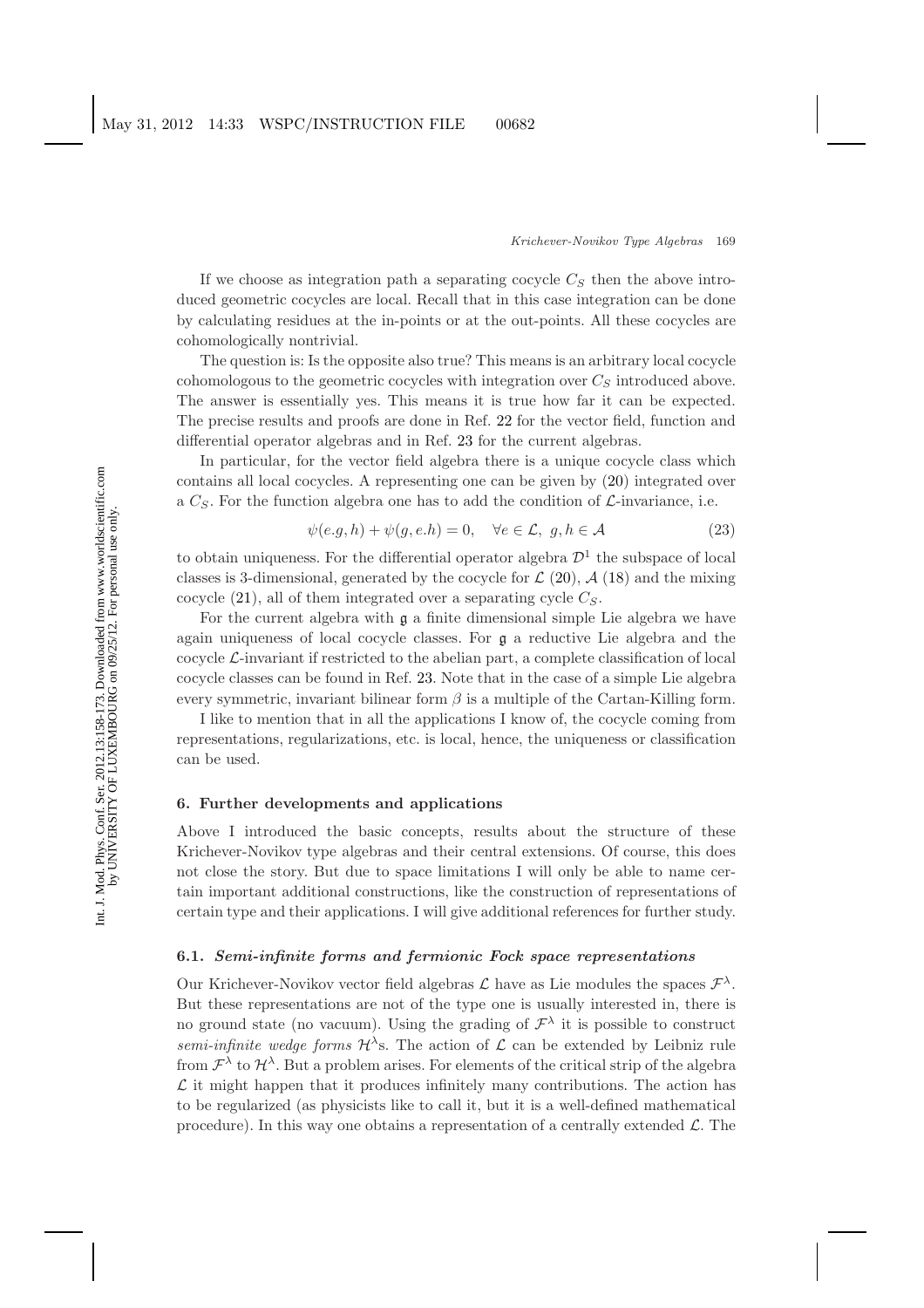cocycle defining the central extensions comes from the regularizing procedure. It turns out that it is local. Hence, by the classification results of Section [5.4](#page-10-2) it is the unique central extension class defined by  $(20)$  integrated over  $C_S$ .

In  $\mathcal{H}^{\lambda}$  there are certain invariant subspaces, which are generated by a certain "vacuum vector". The subalgebra  $\mathcal{L}_{[+]}$  annihilates the vacuum, the central element and the other elements of degree zero act by multiplication with a constant and the whole representation state is generated by  $\mathcal{L}_{[-]} \oplus \mathcal{L}_{[0]}$  from the vacuum.

As the function algebra A operates as multiplication operators on  $\mathcal{H}^{\lambda}$  the above representation can be extended to the algebra  $\mathcal{D}^1$  (see details in Ref. [4\)](#page-14-4) after one passes over to central extensions. The cocycle again is local and hence, up to coboundary, it will be a certain linear combination of the 3 generating cocycles for the differential operator algebra. In fact it will be

$$
c_{\lambda}[\psi_{C_{S}}^{3}] + \frac{2\lambda - 1}{2}[\psi_{C_{S}}^{4}] - [\psi_{C_{S}}^{1}], \qquad c_{\lambda} := -2(6\lambda^{2} - 6\lambda + 1). \tag{24}
$$

Here  $\psi^3$  is the cocycle for the vector field algebra,  $\psi^1$  the cocycle for the function algebra, and  $\psi^4$  the mixing cocycle, see Ref. [22](#page-14-22) for details. Note that the expression for  $c_{\lambda}$  appears also in Mumford's formula relating divisors on the moduli space of curves.

For the centrally extended algebras  $\hat{\mathfrak{g}}$  in a similar way fermionic Fock space representations can be constructed, see Ref. [8.](#page-14-8)

### **6.2.** *b – c systems*

On the space  $\mathcal{H}^{\lambda}$  the forms  $\mathcal{F}^{\lambda}$  act by wedging elements  $f^{\lambda} \in \mathcal{F}^{\lambda}$  in front of the semi-infinite wedge form. The forms  $f^{1-\lambda} \in \mathcal{F}^{1-\lambda}$  act by contracting the elements in the semi-infinite wedge forms by using the Krichever-Novikov duality pairing. Both operations create a Clifford algebra structure, which is sometimes called a  $b - c$  system, see Refs. [4,](#page-14-4) [24.](#page-15-0)

### **6.3.** *Sugawara representation*

If we have an admissible representation of the algebra  $\hat{g}$  we can define the so called *Sugawara operators*. Here admissible means, that the central element operates as constant  $\times$  identity, and that every element v in the representation space will be annihilated by the elements in  $\hat{\mathfrak{g}}$  of sufficiently high degree (the degree depends on the element  $v$ ). The Sugawara operator is an infinite formal sum of operators and is constructed as the product of the current operators which are again formal infinite sum of operators. To make the product well-defined a normal ordering has to be set. It turns out that after some rescaling the operators appearing in the formal sum of the Sugawara operators give a representation of a centrally extended vector field algebra  $\mathcal{L}$ . The central extension is due to the appearance of the normal ordering. Again the defining cocycle is local and we know that the central extension defined by the representation is the central extension given by our geometric cocycle  $\psi_{C_S}^3$ . See Refs. [25,](#page-15-1) [26,](#page-15-2) [24](#page-15-0) for details.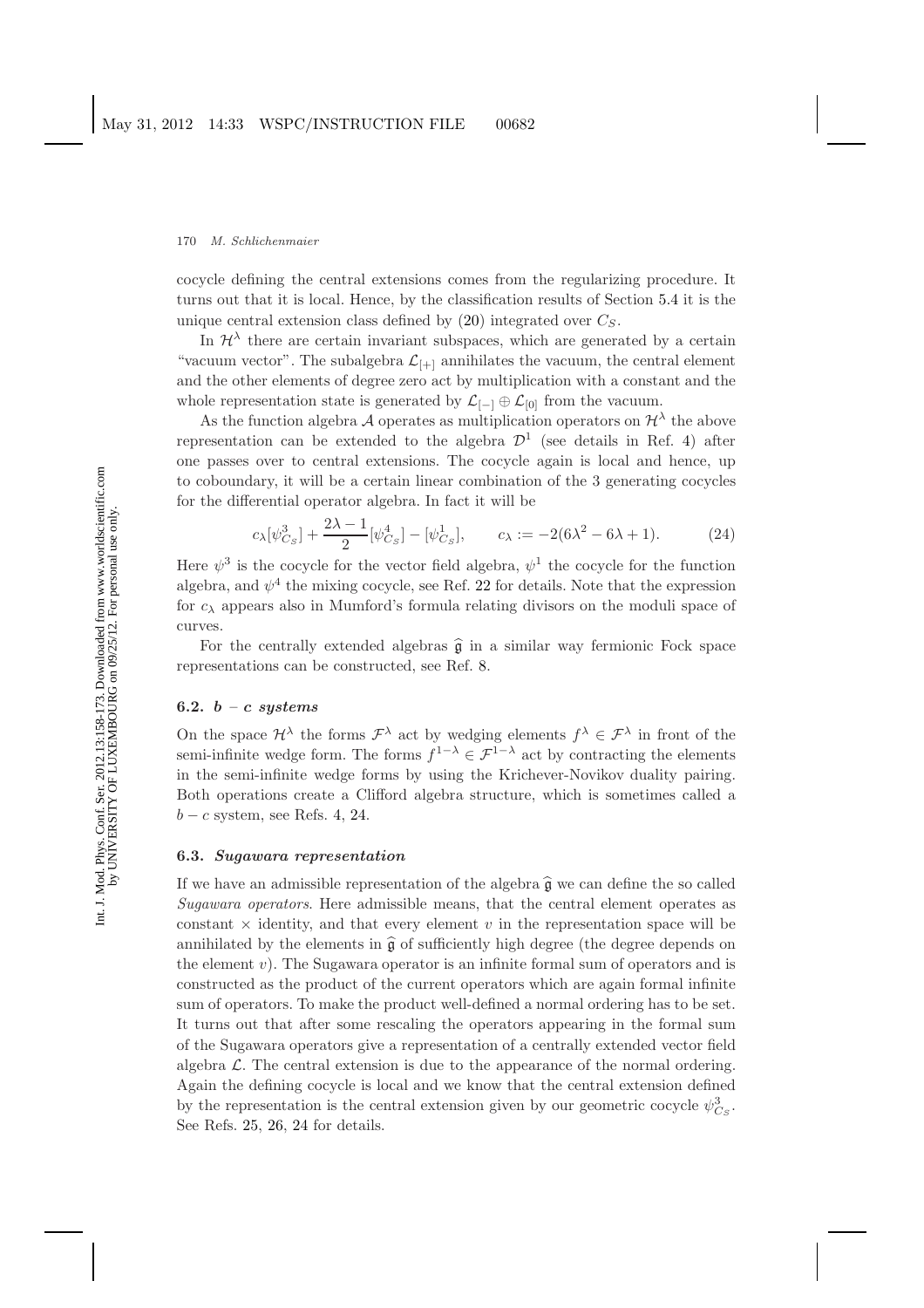### **6.4.** *Wess-Zumino-Novikov-Witten models and KZ connection*

Despite the fact, that it is a very important application, the following description is very condensed. More can be found in Refs. [8,](#page-14-8) [9,](#page-14-9) [10.](#page-14-10) Wess-Zumino-Novikov models are defined on the basis of a fixed finite-dimensional Lie algebra g. One considers families of representations of the affine algebras  $\hat{g}$  (which is an almost-graded central extension of  $\bar{g}$ ) defined over the moduli space of Riemann surfaces of genus g with N marked points. The data of the moduli of the Riemann surface and the marked points enter the definition of the algebra  $\hat{\mathfrak{g}}$  and the representation. The construction of certain co-invariants yields a special vector bundle of finite rank over moduli space, called the vector bundle of conformal blocks. With the help of the Krichever Novikov vector field algebra, via the Sugawara construction, the *Knizhnik-Zamolodchikov connection* is given. It is projectively flat. An essential fact is that certain elements in the critical strip  $\mathcal{L}_{[0]}$  correspond to infinitesimal deformations of the moduli and to moving the marked points.

# **6.5.** *Geometric Deformations of the Witt and Virasoro algebra*

As the second Lie algebra cohomology of the Witt and Virasoro algebra in their adjoint module vanishes $27$  both are formally and infinitesimally rigid. This means that all formal (and infinitesimal) families with special fiber these algebras are equivalent to the trivial one. Nevertheless, we showed in Ref. [28](#page-15-4) that there exists naturally defined families of Krichever-Novikov vector field algebras defined for the torus with two marked points<sup>[5,](#page-14-5)[29](#page-15-5)</sup> which have as special element the Witt algebra (resp. Viraosoro algebra). All other fibers are non-isomorphic to it. Hence, these families are even locally non-trivial. This is a phenomena which can be only observed for infinite dimensional algebras. See also the case of affine Lie algebra and some general treatment in Refs. [30,](#page-15-6) [31,](#page-15-7) [32.](#page-15-8)

## **6.6.** *Lax operator algebras*

Recently, a new class of current type algebras appeared, the Lax operator algebras. Some of them are related to the moduli space of framed semi-stable vector bundles, see Refs. [33,](#page-15-9) [34,](#page-15-10) [35.](#page-15-11)

# **Appendix A. Projective and Affine Connections**

Let  $(U_\alpha, z_\alpha)_{\alpha \in J}$  be a covering of the Riemann surface by holomorphic coordinates, with transition functions  $z_{\beta} = f_{\beta \alpha}(z_{\alpha}).$ 

A system of local (holomorphic, meromorphic) functions  $R = (R_{\alpha}(z_{\alpha}))$  is called a (holomorphic, meromorphic) *projective connection* if it transforms as

$$
R_{\beta}(z_{\beta}) \cdot (f'_{\beta,\alpha})^2 = R_{\alpha}(z_{\alpha}) + S(f_{\beta,\alpha}), \quad \text{with} \quad S(h) = \frac{h'''}{h'} - \frac{3}{2} \left(\frac{h''}{h'}\right)^2, \quad (A.1)
$$

the Schwartzian derivative. Here  $\prime$  denotes differentiation with respect to the coordinate  $z_{\alpha}$ .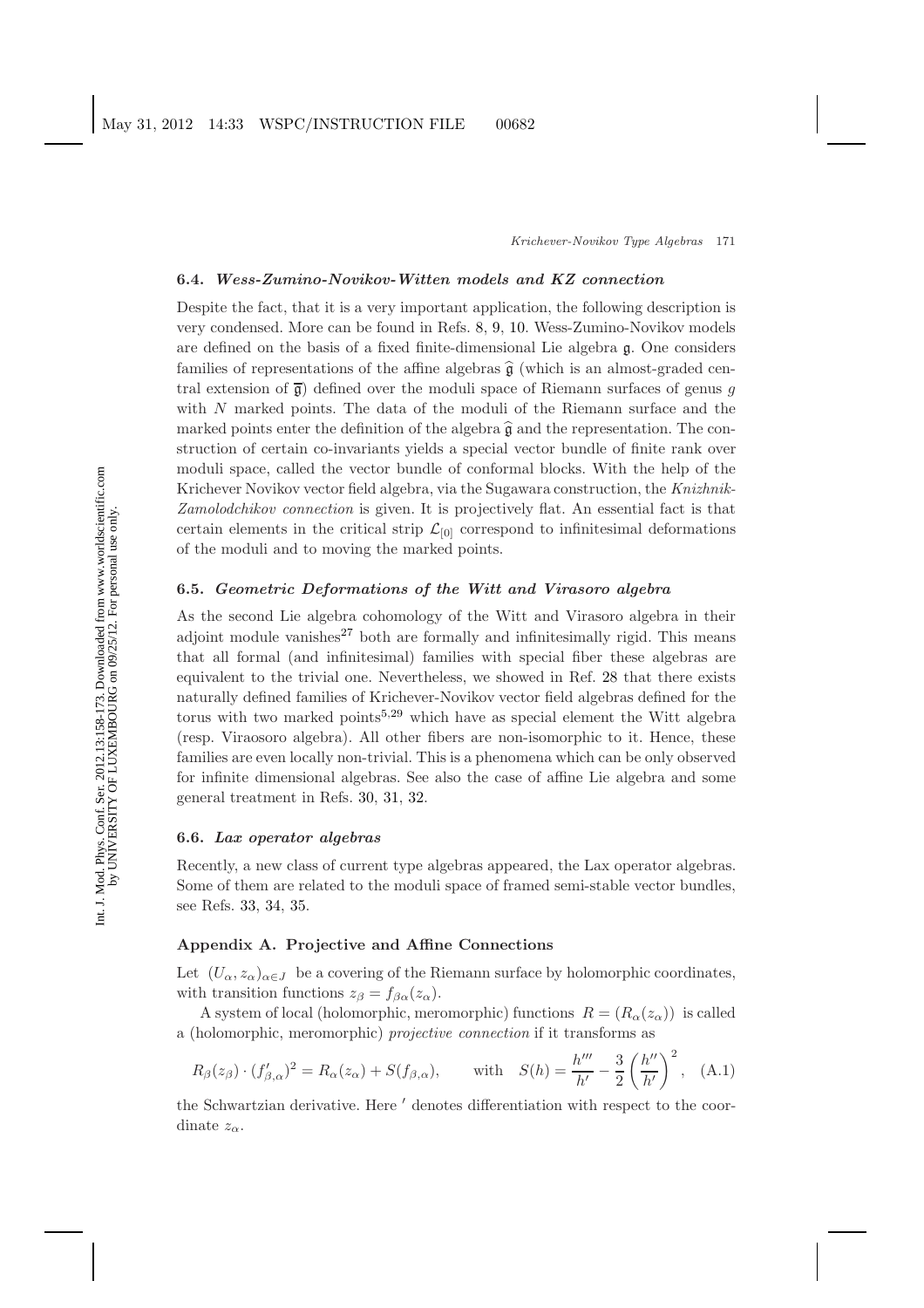A system of local (holomorphic, meromorphic) functions  $T = (T_{\alpha}(z_{\alpha}))$  is called a (holomorphic, meromorphic) *affine connection* if it transforms as

$$
T_{\beta}(z_{\beta}) \cdot (f'_{\beta,\alpha}) = T_{\alpha}(z_{\alpha}) + \frac{f''_{\beta,\alpha}}{f'_{\beta,\alpha}}.
$$
\n(A.2)

Every Riemann surface admits a holomorphic projective connection  $R$ , and given a point  $P$  then there exists always a meromorphic affine connection holomorphic outside of  $P$  and having maximally a pole of order one there.<sup>[4](#page-14-4)</sup>

### <span id="page-14-2"></span><span id="page-14-1"></span><span id="page-14-0"></span>**References**

- 1. M. Schlichenmaier, *An Introduction to Riemann Surfaces, Algebraic Curves and Moduli Spaces*, 1st edition (Springer 1989).
- 2. M. Schlichenmaier, *An Introduction to Riemann Surfaces, Algebraic Curves and Moduli Spaces*, 2nd enlarged edition (1st edition published 1989, Springer, 2007).
- <span id="page-14-3"></span>3. I. M. Krichever and S. P. Novikov, *Funkt. Anal. i. Pril.* **21**, 46 (1987); *Funkt. Anal. i. Pril.* **21**, 47 (1987); *Funkt. Anal. i. Pril.* **23**, 46 (1989).
- <span id="page-14-4"></span>4. M. Schlichenmaier, *Verallgemeinerte Krichever - Novikov Algebren und deren Darstellungen*, Dissertation (University of Mannheim, June 1990).
- <span id="page-14-6"></span><span id="page-14-5"></span>5. Th. Deck, *Phys. Lett. B* **251**, no. 4, 535 (1990).
- <span id="page-14-7"></span>6. A. Anzaldo-Meneses, *J. Math. Phys.* **33**, no. 12, 4155 (1992).
- <span id="page-14-8"></span>7. A. Ruffing, Th. Deck and M. Schlichenmaier, *Lett. Math. Phys.* **26**, 23 (1992).
- 8. M. Schlichenmaier and O. K. Sheinman, *Uspeki Math. Naukii (Russian Math. Surv.)* **54**, 213 (1999).
- <span id="page-14-9"></span>9. M. Schlichenmaier and O. K. Sheinman, *Russian Math. Surv.* **59**, (4), 737 (2004).
- <span id="page-14-10"></span>10. M. Schlichenmaier, Elements of a Global Operator Approach to Wess-Zumino-Novikov-Witten Models, in *Lie theory and its applications in physics III*, eds. H. D. Doebner, V. K. Dobrev, and J. Hilgert (July 1999, Clausthal), (World Scientific, 2000), pp. 204–220.
- <span id="page-14-12"></span><span id="page-14-11"></span>11. M. Bordemann, J. Hoppe, P. Schaller and M. Schlichenmaier, *Comm. Math. Phys.* **138**, 209 (1991).
- 12. M. Bordemann, E. Meinrenken and M. Schlichenmaier, *Comm. Math. Phys.* **165**, 281 (1994).
- <span id="page-14-14"></span><span id="page-14-13"></span>13. M. Schlichenmaier, *Adv. in Math. Phys.*, Vol. **2010**, 38 pages,
- 14. *Deformations and Contractions in Mathematics and Physics*, Oberwolfach Reports, Vol. **3**(1), (EMS Publishing House, 2006), p. 119.
- <span id="page-14-15"></span>15. *Deformation Methods in Mathematics and Physics*, Oberwolfach Reports, Vol. **7**(3), (EMS Publishing House), p. 2503.
- <span id="page-14-16"></span>16. A. A. Belavin, A. M. Polyakov and A. B. Zamolodchikov, *Nucl. Phys. B* **241**, 333 (1984).
- <span id="page-14-18"></span><span id="page-14-17"></span>17. A. Tsuchiya, K. Ueno and Y. Yamada, *Adv. Stud. Pure Math.* **19**, 459 (1989).
- <span id="page-14-19"></span>18. M. Schlichenmaier, *Lett. Math. Phys.* **19**, 151 (1990).
- <span id="page-14-20"></span>19. M. Schlichenmaier, *Lett. Math. Phys.* **19**, 327 (1990).
- <span id="page-14-21"></span>20. M. Schlichenmaier, *Lett. Math. Phys.* **20**, 33 (1990).
- 21. M. Schlichenmaier, Differential operator algebras on compact Riemann surfaces, in *Generalized Symmetries in Physics, Clausthal 1993*, eds. H.-D. Doebner, V. K. Dobrev and A. G. Ushveridze, (World Scientific, Singapore, London, 1994), pp. 425-434.
- <span id="page-14-23"></span><span id="page-14-22"></span>22. M. Schlichenmaier, *J. reine angew. Math.* **559**, 53 (2003).
- 23. M. Schlichenmaier, *Moscow Math. Journal* **3**, 1395 (2003).